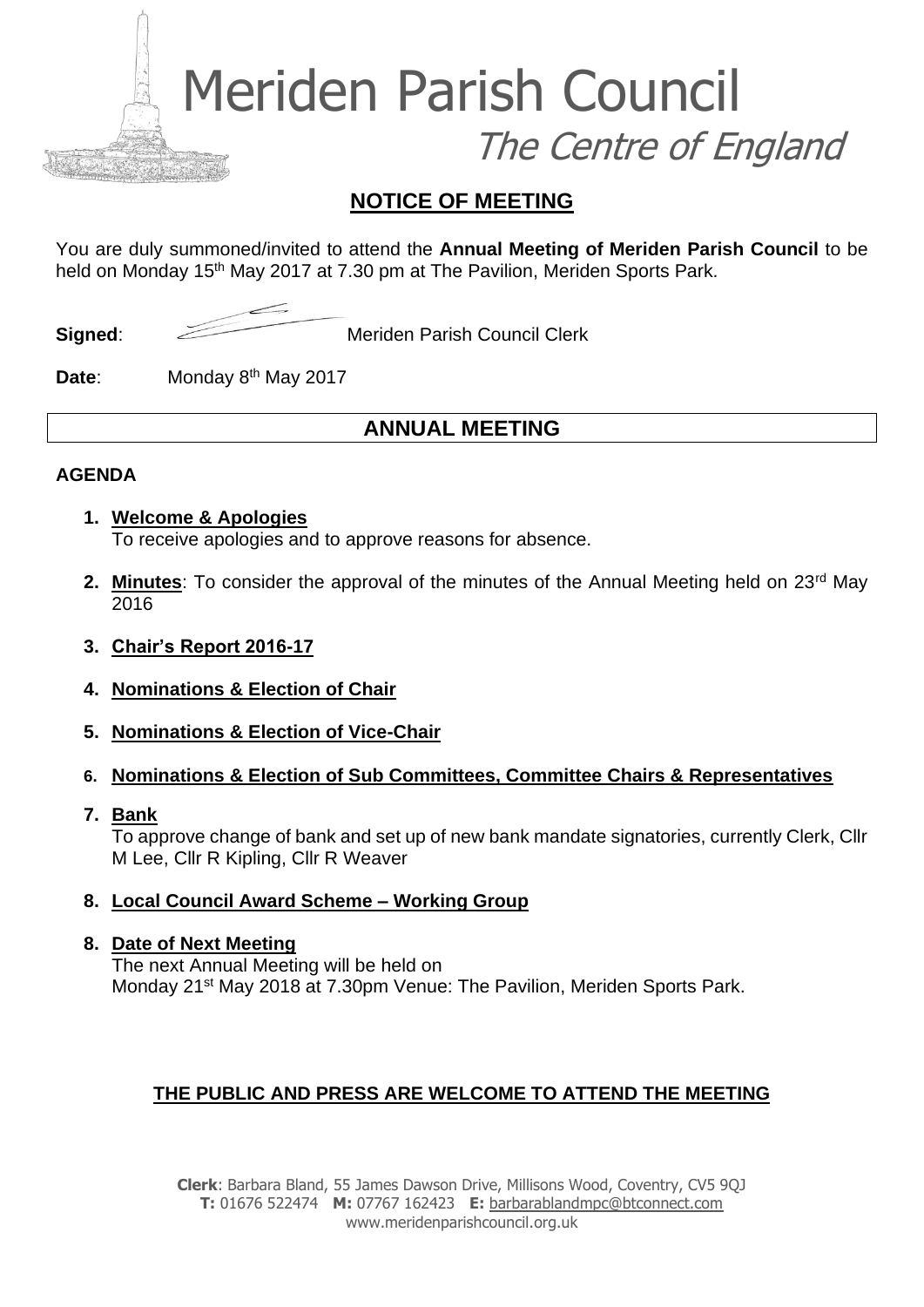Meriden Parish Council

The Centre of England

## **NOTICE OF MEETING**

You are duly summoned/invited to attend the **Meriden Parish Council Meeting** to be held on Monday 15<sup>th</sup> May 2017 at 8.30 pm at The Pavilion, Meriden Sports Park.

**Signed:** Meriden Parish Council Clerk

**Date:** Monday 8<sup>th</sup> May 2017

# **PARISH COUNCIL MEETING**

#### **AGENDA**

**1. Welcome & Apologies**: To receive apologies and to approve reasons for absence *Chair thanks outgoing Members, welcomes new elected Members and invites members of the public to raise any issues/concerns during the following democratic half hour.* 

**2. Democratic Half-Hour/Public Question Time/Invited Guest Speakers**: From 7.30 pm residents are invited to give their views and question the Parish Council on issues on this agenda, or raise issues for future consideration at the discretion of the Chair, before the start of the Parish Council meeting. Members of the public may not take part in the Parish Council meeting itself.

## **3. Declarations of Interest**

- 3a To declare any personal interests in items on the agenda and their nature.
- 3b To declare any prejudicial interests in items on the agenda and their nature (Councillors with prejudicial interests must leave the room for the relevant items).
- **4.** Minutes: To consider the approval of the minutes of the Parish Council meeting held on 24<sup>th</sup> April 2017.

## **5. Finance**

- 5.1 Approve May Payments
- 5.2 Freehold Transfer of Sports Park

*Members to consider Finance Committee Recommendations:-*

- 5.3 Year End 2016-2017
- 5.4(i) Annual Governance Statement
- 5.4(ii) Annual Return
- 5.4(iii) Internal & External Audit 2016-17
- **6. Progress Reports** for information
- 6.1 Village Hall Management Committee Cllr F Lynch-Smith
- 6.2 War Memorials Cllr P Lee
- 6.2(i) Heritage Monuments & Memorial Funding (November 2018)
- 6.3 Meriden Pool
- 6.3(i) Red Kite Management Plan & SITA Funding
- 6.4 Allotment Representative Cllr P Lee & Clerk
- 6.5 Footpaths/Forum Cllr Lynch-Smith
- 6.6 Quarries Liaison Group Cllr R Weaver & Clerk
- 6.7 Solihull Area Committee Cllr R Weaver
- 6.8 Tree Wardens & TPO List Cllr Lynch-Smith
- 6.9 Community Surgeries Clerk
- 6.10 Community Speed Watch Cllr J Barber
- 6.11 HS2 Cllr Weaver
- 6.12 Meriden Sports Park (Quarterly Report May) Cllr R Weaver

**Clerk**: Barbara Bland, 55 James Dawson Drive, Millisons Wood, Coventry, CV5 9QJ **T:** 01676 522474 **M:** 07767 162423 **E:** [barbarablandmpc@btconnect.com](mailto:barbarablandmpc@btconnect.com) www.meridenparishcouncil.org.uk